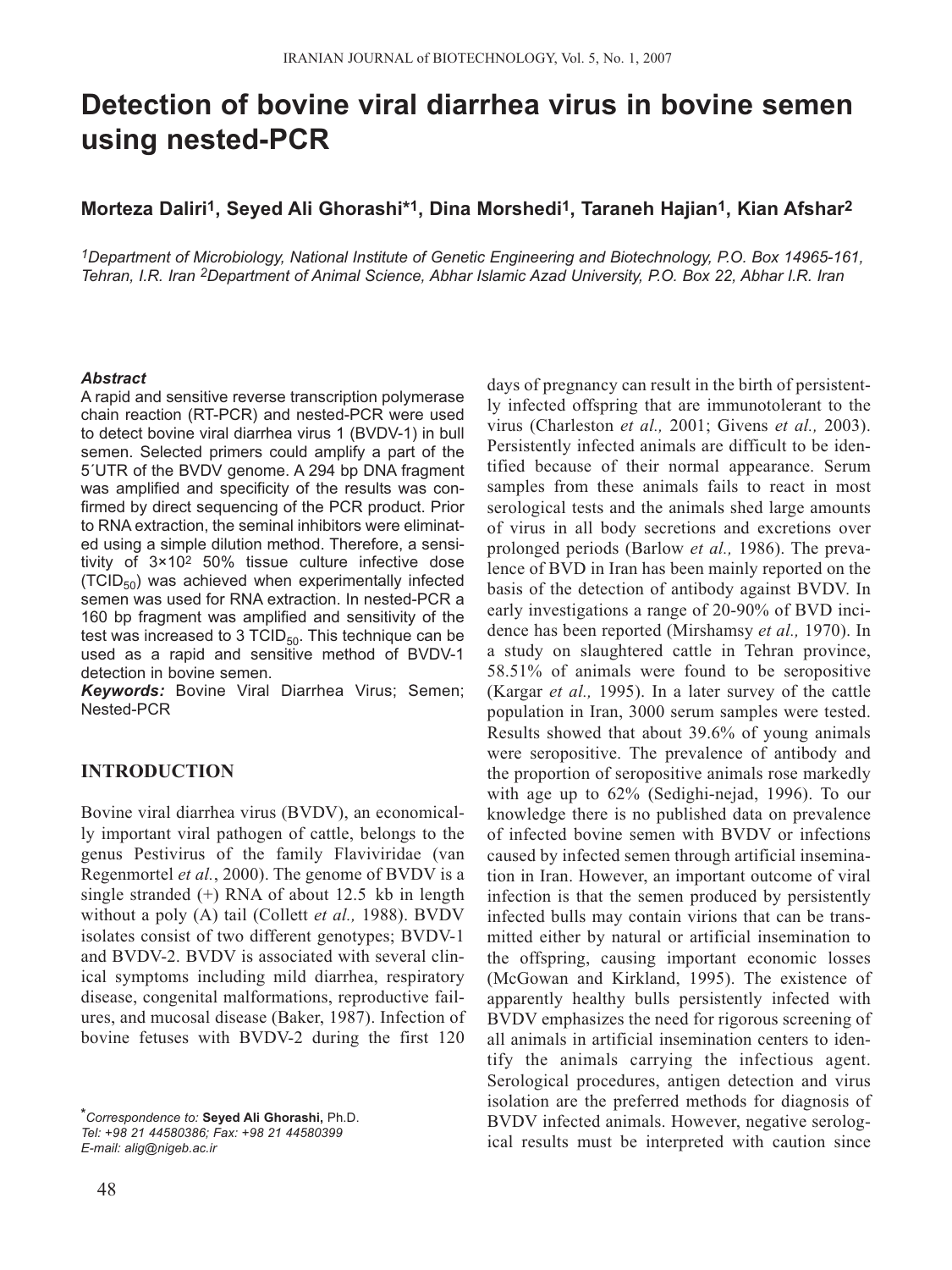persistently infected bulls have no neutralizing antibodies or antibodies only at low titers and may appear healthy with acceptable semen quality. The detection of BVDV-1 by PCR amplification is an alternative to conventional tests. RT–PCR method is being used for detection of viral nucleic acid as a specified method which is fast enough to detect the virus at a maximum of 8 hours (Givens *et al.,* 2003; Da silva *et al.,* 1995; Belak and Ballagi-pordany, 1991; Brock, 1991). Detection of BVDV-1 and BVDV-2 in extended semen sample (diluted and treated semen for cryo preservation) is 10 times more sensitive compared to raw semen (fresh ejaculates and untreated semen) (Givens *et al.,* 2003). Accurate and inexpensive methods for the detection of virus in semen of bulls infected with BVDV would be ideal, since it would allow prevention of BVDV dissemination on farms. Due to the economic impact of BVDV transmission via semen this study was conducted by using nested-PCR to detect extended bull semen infected with BVDV-1 in order to contribute to the elimination of this important route of transmission of the disease.

# **MATERIALS AND METHODS**

**Viral strains and cell culture:** The BVDV-1 NADL strain and bovine turbinate (BT) cell culture were obtained from the Razi Institute (Karaj, Iran). The virus was propagated in BVDV free BT cells at 37ºC in minimum essential medium supplemented with 10% (V/V) fetal bovine serum (FBS). The BT cells and FBS were free of adventitious virus. The FBS was also free of antibodies against BVDV. Cells infected with the BVDV-1 isolate were incubated at 37ºC and usually 48 hours after incubation the extensive cytopathic effect (CPE) was observed. The virus was harvested from infected cells after two cycles of freezing and thawing. Uninoculated cell culture was used as the negative control.

**Preparation of semen samples before RNA extraction:** Twenty semen samples from uninfected bull were obtained. Five samples were kept as negative controls and 15 were inoculated with BVDV-1 and in order to eliminate seminal inhibitors prior to RNA extraction, an equal volume of DEPC-dH<sub>2</sub>O was added to inoculated semen samples. The mixture was subjected to three cycles of freezing and thawing and 300 µl was then used in RNA extraction. Uninoculated samples were also used for RNA extraction.

**RNA extraction:** Viral RNA was extracted using a phenol-chloroform-thiocyonate based method described by Chomczynski and Sacchi, 1987. Briefly, 1 ml of RNA extraction solution was added to 300 µl of inoculated semen sample in a 1.5 ml microfuge tube. This was followed by adding 200 µl of chloroform and subsequent centrifugation at  $10000 \times g$  for 5 minutes. Supernatant was transferred to a new tube and an equal volume of cold isopropanol was added. After centrifugation (10000  $\times g$  for 15 minutes) the resulting pellet was washed with 70% ethanol, dried and resuspended in 20  $\mu$ l of DEPC–dH<sub>2</sub>O. Extracted RNA was immediately used or stored at –70ºC until needed.

**Reverse transcription- polymerase chain reaction (RT-PCR):** Oligonucleotide primers from 5'UTR of virus genome (PF1 5´-ATGCCCTTAGTAGGACTAGC-3´ and PR1 5´-ACTCCATGTGCCATGTACAG-3´) were used for RT reaction and subsequent PCR amplification as previously described (Sasaki *et al.,* 1996). The mixture was subjected to the following program using a Techne thermocycler (UK): 94ºC for 3 min (1 cycle), 94ºC for 30 sec, 52ºC for 30 sec, 72ºC for 30 sec (30 cycles) and 72ºC for 10 min (1 cycle). The samples were analyzed in 1% (W/V) agarose gel in Tris acetate-EDTA buffer.

**Sequencing of the PCR products:** The PCR product was cloned into a T-vector (pTZ57R) based on the manufacturer's instructions (Fermentas, Lithuania). Recombinant plasmids were sequenced and data were compared to that of the NADL strain using the DNAS-TAR software package.

**Sensitivity of PCR:** In order to determine the sensitivity of PCR, an uninfected extended semen sample was inoculated with  $3\times10^6$  TCID<sub>50</sub> /ml of BVDV-1 and ten fold serial dilutions were prepared. Uninoculated semen sample was used as a negative control. Total RNA extraction and RT-PCR were performed as above.

**Nested-PCR assay:** In order to specifically amplify a part of the 5'UTR of the virus genome, oligonucleotide primers to be used in nested-PCR were chosen from sequence data of the PCR product. The primers used in this study were Pesti-N-F 5´-GATGGCT-TAAGCCCTGAGTA-3´ and Pesti-N-R 5´-GCTG-TATTCGTAACAGTCGG-3´. Nested-PCR was preformed in 50  $\mu$ l reaction volume containing, 0.5  $\mu$ l of first round PCR, 0.5 U *Taq* DNA polymerase, 30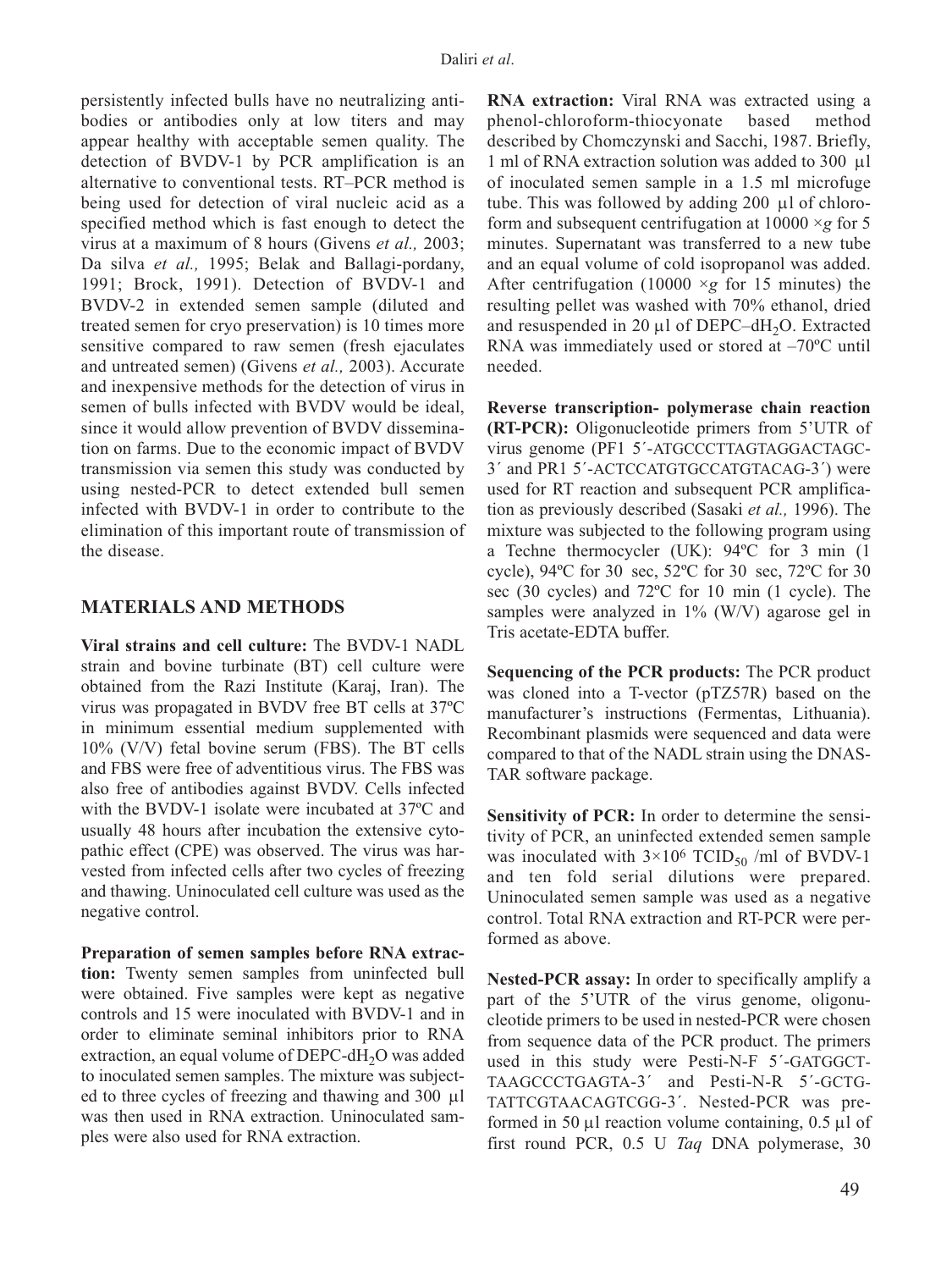

**Figure 1.** Sensitivity of PCR for detection of BVDV-1 RNA extracted from 10 fold serial dilutions of virus in extended semen**.** Lane 1 and 12: DNA size marker, ladder 100. Lane 2-9: Correspond to 3 x 106,  $3 \times 10^5$ ,  $3 \times 10^4$ ,  $3 \times 10^3$ ,  $3 \times 10^2$ ,  $3 \times 10^1$ ,  $3 \text{ and } 0.3 \text{ TCID}_{50}$ , respectively. Lane 10: Negative control. Lane 11: Positive control.

pmoles of each primer,  $1.5 \text{ mM } MgCl<sub>2</sub>$ ,  $200 \text{ mM}$ dNTPs, 10 mM Tris-HCl and 50 mM KCl. Amplification was preformed in a Techne thermocycler (UK). The PCR thermal program was used for nested-PCR. Negative controls from the first round of PCR and a nested-PCR negative control lacking template DNA were also included.

**Sensitivity of nested-PCR:** One microlitre of PCR products from tested semen samples were used as template in nested-PCR. In addition to PCR negative control, a nested-PCR negative control was also included.

# **RESULTS**

A highly conserved region within the virus genome was amplified by the RT-PCR and a single DNA fragment of 294 bp was observed while no DNA bands were produced in the negative control sample.

**Specificity of the RT–PCR:** The nucleotide sequence for this amplicon was determined by direct sequencing (Acc. No. AY954693). Results were compared with the published sequence (Acc. No. AJ133739) of the NADL strain. The two sequences were identical.

**Sensitivity of PCR:** DNA bands were detected covering a range from  $3 \times 10^6$  to  $3 \times 10^2$  TCID<sub>50</sub>. No signal was observed when RNA was extracted from lower dilutions or uninoculated samples (Figure 1).



**Figure 2.** Sensitivity of nested-PCR for detection of BVDV-1 RNA in 10 folds serial dilutions of virus in extended semen. Lane 1 and 13: DNA size marker, ladder 100. Lane 2-9: Correspond to 3 x 10<sup>6</sup>, 3 x 10<sup>5</sup>, 3 x 10<sup>4</sup>, 3 x 10<sup>3</sup>, 3 x 10<sup>2</sup>, 3 x 10<sup>1</sup>, 3 and 0.3 TCID<sub>50</sub>, respectively. Lane 10: PCR negative control, Lane 11: Nested-PCR negative control, Lane 12: Nested-PCR positive control (160 bp).

**Sensitivity of nested-PCR:** An expected 160 bp amplicon was observed in the positive control. Positive results were observed in a range from  $3 \times 10^6$ to 3 TCID $_{50}$ /ml of inoculated samples. No DNA bands were observed in semen samples inoculated with 0.3  $TCID_{50}$  /ml of virus or in PCR and nested-PCR negative controls (Figure 2).

## **DISCUSSION**

Detection of BVDV strains in sick animals is based on virus isolation or by measuring specific antibodies using complement fixation test, ELISA, immunoperoxidase and immunofluorescence assays (Afshar *et al.,* 1991). Molecular techniques have also been used to detect the presence of virus in blood and serum samples (Barlow *et al.,* 1986; Baker, 1987). Comparison of RT-PCR with ELISA and cell culture immunoperoxidase tests for the detection of ruminant pestivirus infections revealed that RT-PCR is more sensitive than the other tests (Horner *et al.,* 1995). Monitoring of virus in semen samples of seronegative and nonviremic bulls is suggested (Fray *et al.,* 2000, Voges *et al.,* 1998). Due to the virucidal effects of semen, viral isolation is not efficient and can fail to detect virus in samples from infected bulls (Kahrs *et al.,* 1980; Voges *et al.,* 1998). The sensitivity of RT-PCR for detection of virus in semen sample is higher than viral isolation (Givens *et al.,* 2003). Extraction of intact RNA is a crucial factor in the